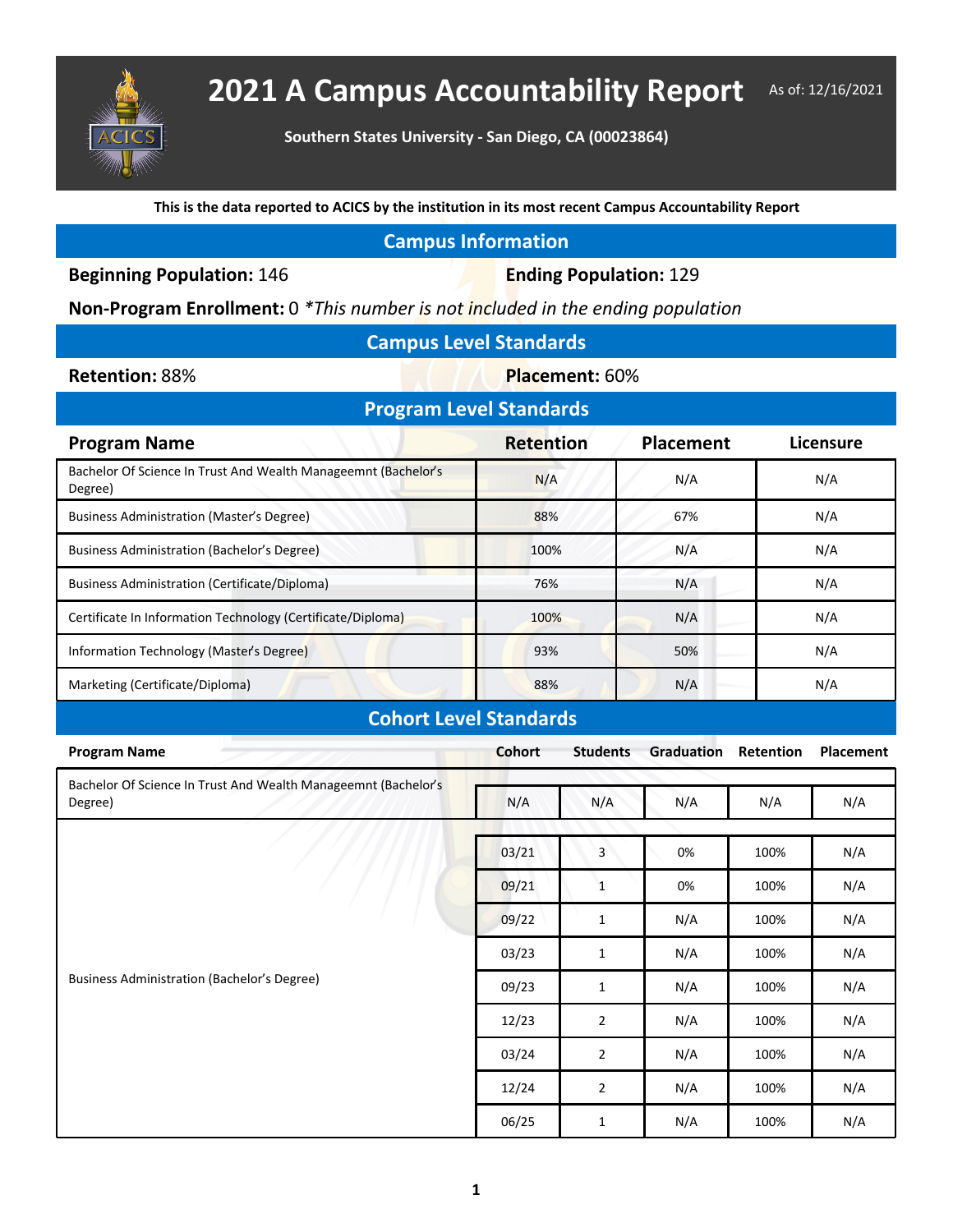| <b>Cohort Level Standards</b>                               |        |                  |                             |       |           |  |
|-------------------------------------------------------------|--------|------------------|-----------------------------|-------|-----------|--|
| <b>Program Name</b>                                         | Cohort | <b>Students</b>  | <b>Graduation Retention</b> |       | Placement |  |
| <b>Business Administration (Certificate/Diploma)</b>        |        | $\overline{3}$   |                             |       |           |  |
|                                                             | 09/20  |                  | 33%                         | 100%  | N/A       |  |
|                                                             | 12/20  | 3                | 0%                          | 67%   | N/A       |  |
|                                                             | 03/21  | 4                | 0%                          | 100%  | N/A       |  |
|                                                             | 06/21  | $\sqrt{5}$       | 0%                          | 20%   | N/A       |  |
|                                                             | 12/21  | $\mathbf{1}$     | 0%                          | 100%  | N/A       |  |
|                                                             | 03/22  | $\sqrt{5}$       | N/A                         | 100%  | N/A       |  |
|                                                             | 06/20  | $\overline{2}$   | 0%                          | 100%  | N/A       |  |
|                                                             | 09/20  | 9                | 22%                         | 89%   | 100%      |  |
|                                                             | 12/20  | $10\,$           | 0%                          | 90%   | N/A       |  |
|                                                             | 03/21  | 12               | 75%                         | 83%   | 0%        |  |
|                                                             | 06/21  | $\overline{4}$   | 0%                          | 100%  | 100%      |  |
|                                                             | 09/21  | 5                | 0%                          | 100%  | N/A       |  |
| <b>Business Administration (Master's Degree)</b>            | 12/21  | $10\,$           | 0%                          | 90%   | N/A       |  |
|                                                             | 03/22  | $\,8\,$          | N/A                         | 100%  | N/A       |  |
|                                                             | 06/22  | $\overline{4}$   | N/A                         | 50%   | N/A       |  |
|                                                             | 09/22  | $5\phantom{.0}$  | N/A                         | 80%   | N/A       |  |
|                                                             | 12/22  | $\overline{7}$   | N/A                         | 71%   | N/A       |  |
|                                                             | 03/23  | 6                | N/A                         | 83%   | N/A       |  |
|                                                             | 06/23  | 11               | N/A                         | 100%  | N/A       |  |
|                                                             |        |                  |                             |       |           |  |
| Certificate In Information Technology (Certificate/Diploma) | 03/22  | $\mathbf{1}$     | N/A                         | 100%  | N/A       |  |
|                                                             | 06/22  | $\mathbf{1}$     | N/A                         | 100%  | N/A       |  |
|                                                             | 09/20  | $\overline{3}$   | 67%                         | 100%  | 100%      |  |
|                                                             | 12/20  | $\overline{4}$   | 25%                         | 100%  | $0\%$     |  |
|                                                             | 03/21  | $\mathbf{1}$     | 0%                          | 100%  | N/A       |  |
|                                                             | 12/21  | $\overline{2}$   | 0%                          | 100%  | N/A       |  |
| Information Technology (Master's Degree)                    | 03/22  | $\boldsymbol{6}$ | N/A                         | 100%  | N/A       |  |
|                                                             | 06/22  | $\mathbf{3}$     | N/A                         | 67%   | N/A       |  |
|                                                             | 09/22  | $\mathbf{1}$     | N/A                         | $0\%$ | N/A       |  |
|                                                             | 12/22  | $\overline{2}$   | N/A                         | 100%  | N/A       |  |